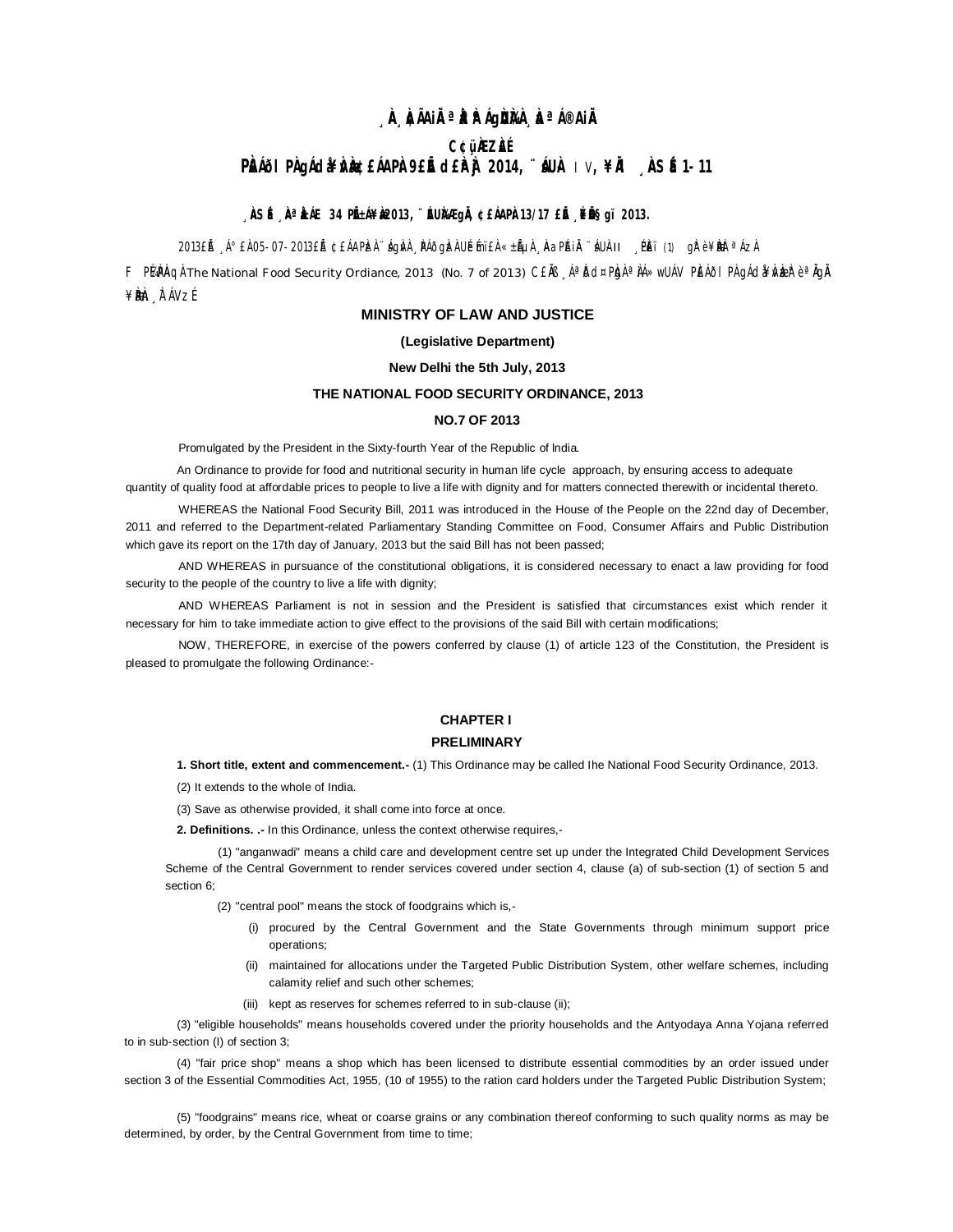(6) "food security" means the supply of the entitled quantity of foodgrains and meal specified under Chapter II;

(7) "food security allowance" means the amount of money to be paid by the concerned State Government 10 the entitled persons under section 8;

(8) "local authority" includes Panchayat, municipality, district board, cantonment board, town planning authority and in the States of Assam, Manipur, Meghalaya, Mizorarn, Nagaland and Tripura where Panchayats do not exist, the village councilor committee or any other body, by whatever name called. which is authorised under the Constitution or any law for the time being in force for selfgovernance or any other authority or body vested with the control and management of civic services, within a specified local area:

(9) "meal" means hot cooked meal or ready to eat meal or take home ration, as may be prescribed by the Central Government;

(10) "minimum support price" means the assured price announced by the Central Government at which foodgrains are

procured from farmers by the Central Government and the State Governments and their agencies, for the central pool;

(11) "notification" means a notification issued under this Ordinance and published in the Official Gazette;

(12) "other welfare schemes" means such Government schemes, in addition to the Targeted Public Distribution System, under which foodgrains or meals are supplied as part of the schemes;

(13) "person with disability" means a person defined as such in clause (r) of section 2 of the Persons with Disabilities (Equal Opportunities, Protection of Rights and Full Participation) Act, 1995; (1 of 1996)

(14) "priority households" means households identified as such under section 10;

(15) "prescribed" means prescribed by rules made under this Ordinance;

(16) "ration card" means a document issued under an order or authority of the State Government for the purchase of essential commodities from the fair price shops under the Targeted Public Distribution System;

(17) "rural area" means any area in a State except those areas covered by any urban local body or a cantonment board established or constituted under any law for the time being in force;

(18) "Schedule" means a Schedule appended to this Ordinance;

(I9) "senior citizen" means a person. defined as such under clause (II) of section 2 of the Maintenance and Welfare of Parents and Senior Citizens Act, 2007; (56 of 2007)

(20) "social audit" means the process in which people collectively monitor and evaluate the planning and implementation of a programme or scheme;

(21) "State Commission" means the State Food Commission constituted under section 16;

(22) "State Government", in relation to a Union territory, means the Administrator thereof appointed under article 239 of the Constitution;

(23) "Targeted Public Distribution System" means the system for distribution of essential commodities to the ration card holders through fair price shops;

(24) "Vigilance Committee" means a committee constituted under section 29 to supervise the implementation of all schemes under this Ordinance:

(25) the words and expressions not defined here but defined in the Essential Commodities Act, 1955, (10 of 1955) or any other relevant Act shall have the meaning respectively assigned to them in those Acts.

# **CHAPTER II**

#### **PROVISIONS FOR FOOD SECURITY**

#### **3. Right to receive foodgrains at subsidised prices by persons belonging 10 eligible households under Targeted**

**Public Distribution System.** (1) Every person belonging to priority households, identified under sub-section (1) of section 10, shall be entitled to receive five kilograms of foodgrains per person per month at subsidised prices specified in Schedule I from the State Government under the Targeted Public Distribution System:

Provided that the households covered under Antyodaya Anna Yojana shall, to such extent as may be specified by the Central Government for each State in the said scheme, be entitled to thirty- five kilograms of foodgrains per household per month at the prices specified in Schedule l.

Explanation.-For the purpose of this section, the "Antyodaya Anna Yojana" means, the scheme by the said name launched by the Central Government on the 25th day of December, 2000; and as modified from time to time.

(2) The entitlements of the persons belonging to the eligible households referred to in sub-section (1) at subsidised prices shall extend up to seventy-five per cent. of the rural population and up to fifty per cent. of the urban population.

(3) Subject to sub-section (1), the State Government may provide to the persons belonging to eligible households, wheat flour in lieu of the entitled quantity of foodgrains in accordance with such guidelines as may be specified by the Central Government.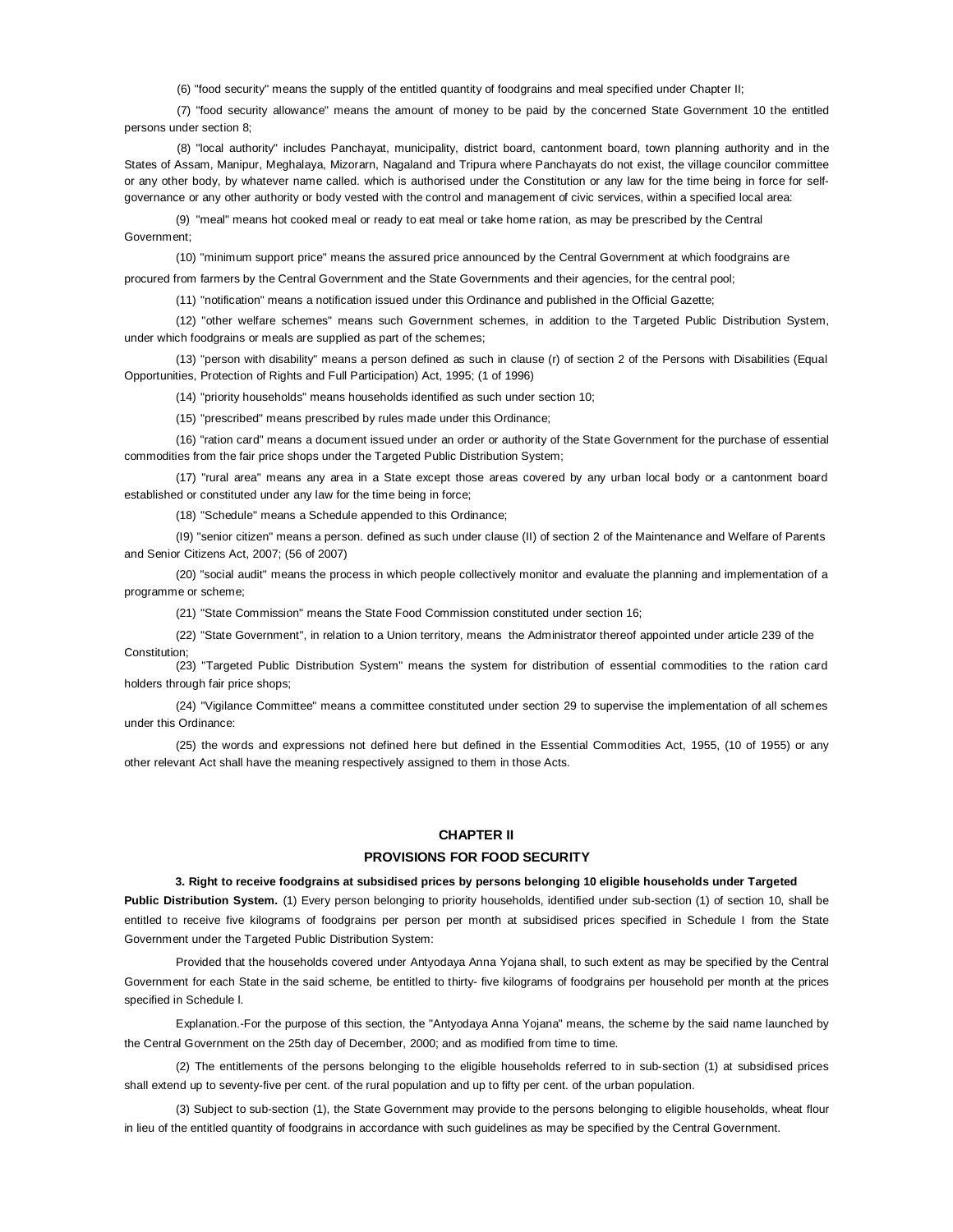**4. Nutritional support to pregnant women and lactating mothers.-** Subject to such schemes as may be framed by the Central Government, every pregnant woman and lactating mother shall be entitled to--

- (a) meal, free of charge, during pregnancy and six months after the child birth, through the local anganwadi, so as to meet the nutritional standards specified in Schedule II; and
- (b) maternity benefit of not less than rupees six thousand, in such instalments as may be prescribed by the Central Government:

Provided that all pregnant women and lactating mothers in regular employment with the Central Government or State Governments or Public Sector Undertakings or those who are in receipt of similar benefits under any law for the time being in force shall not be entitled to benefits specified in clause (b).

**5. Nutritional support to children.-** (1) fourteen years shall have the following entitlements

Subject to the provisions contained in clause (b), every child up to the age of for his nutritional needs, namely:-

(a) in the case of children in the age group of six months to six years, age appropriate meal, free of charge, through the local anganwadi so as to meet the nutritional standards specified in Schedule II.

Provided that for children below the age of six months,exclusive breast feeding shall be promoted;

(b) in the case of children, up to class VIII or within the age group of six to fourteen years, whichever is applicable, one midday meal, free of charge. everyday, except on school holidays, in all schools run by local bodies, Government and Government aided schools, so as to meet the nutritional standards specified in Schedule II.

(2) Every school, referred to in clause (b) of sub-section (1), and anganwadi shall have facilities for cooking meals, drinking water and sanitation:

Provided that in urban areas facilities of centralised kitchens for cooking meals may be used, wherever required, as per the guidelines issued by the Central Government.

**6. Prevention and management of child malanutrition.-** The State Government shall, through the local anganwadi, identify and provide meals, free of charge, to children who suffer from malnutrition, so as to meet the nutritional standards specified in Schedule II.

**7. lmplemenation of schemes for realisation of entitlements.-** The State Governments shall implement schemes covering entitlements under sections 4, 5 and section 6 in accordance with the guidelines, including cost sharing, between the Central Government and the State Governments in such manner as may be prescribed by the Central Government.

#### **CHAPTER III**

#### **FOOD SECURITY ALLOWANCE**

**8. Right to receive food secunty allowance in certain cases.-** In case of non-supply of the entitled quantities of foodgrains or meals to entitled persons under Chapter II, such persons shall be entitled to receive such food security allowance from the concerned State Government to be paid to each person. within such time and manner as may be prescribed by the Central Government.

#### **CHAPTER lV**

# **IDENTIFtCATION OF ELIGIBLE HOUSEHOLDS**

**9. Coverage of population under Targeted Public Distrubution System.-** The percentage coverage under the Targeted Public Distribution System in rural and urban areas for each State shall, subject to sub-section (2) of section 3, be determined by the Central Government and the total number of persons to be covered in such rural and urban areas of the State shall be calcu lated on the basis of the population estimates as per the census of which the relevant figures have been published.

**10. State Government to prepare guidelines and to identify priority households.-** (1) The State Government shall, within the number of persons determined under section 9 for the rural and urban areas, identify-

(a) the households to be covered under the Antyodaya Anna Yojana to the extent specified under sub-section (I) of section 3. in accordance with the guidelines applicable to the said scheme;

(b) the remaining households 85 priority households to be covered under the Targeted Public Distribution System, in accordance with such guidelines as the State Government may specify:

Provided that the State Government may, as soon as possible, but within such period not exceeding one hundred and eighty days, after the commencement of the Ordinance, identify the eligible households in accordance with the guidelines framed under this sub- section:

Provided further that the State Government shall continue to receive the allocation of foodgrains from the Central Government under the existing Targeted Public Distribution System, till the identification of such households is complete.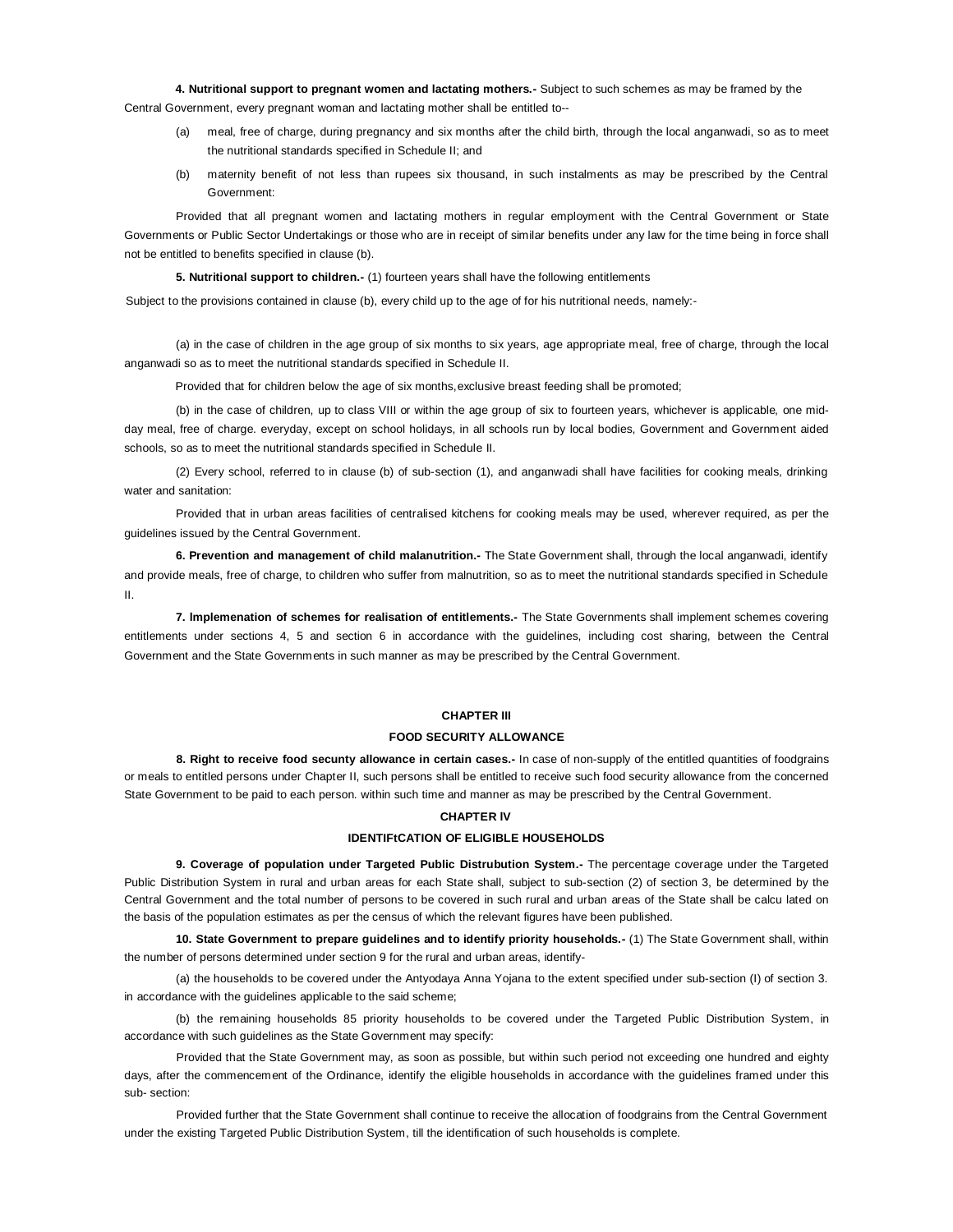(2) The State Government shall update the list of eligible households, within the number of persons determined under section 9 for the rural and urban areas, in accordance with the guidelines framed under sub-section (1).

11. **Publication and display or list of eligible household.-** The State Government shall place the list of the identified eligible households in the public domain and display it prominently.

#### **CHAPTER V**

#### **REFORMS IN TARGETED PUBLIC DlSTRIBUTION SYSTEM**

**12. Reforms in Targeted Public Distrubution System**.- (1) The Central and State Governments shall endeavour to progressively undertake necessary reforms in the Targeted Public Distribution System in consonance with the role envisaged for them in this Ordinance.

(2) The reforms shall, inter alia, include-

(a) doorstep delivery of foodgrains to the Targeted Public Distribution System outlets;

(b) application of information and communication technology tools including end-to-end computerisation in order to ensure transparent recording of transactions at all levels, and to prevent diversion;

(c) leveraging "aadhaar" for unique identification, with biometric information of entitled beneficiaries for proper targeting of benefits under this Ordinance:

(d) full transparency of records:

(e) preference to public institutions or public bodies such as Panchayats, self help groups, co-operatives, in licensing of fair price shops and management of fair price shops by women or their collectives:

(f) diversification of commodities distributed under the Public Distribution System over a period of time;

(g) support to local public distribution models and grains banks;

(h) introducing schemes, such as, cash transfer, food coupons, or other schemes, to the targeted beneficiaries in lieu of their foodgrain entitlements specified in Chapter II, in such area and manner as may be prescribed by the Central Government.

# **CHAPTER VI**

# **WOMEN EMPOWERMENT**

**13. Women of ergbteen years of age or above to be head of household for purpose of issue of ration cards.-**

(1) The eldest woman who is not less than eighteen years of age, in every eligible household, shall be head of the household for the purpose of issue of ration cards.

(2) Where a household at any time does not bave a woman or a woman of eighteen years of age or above, but has a female member below the age of eighteen years, then, the eldest male member of the household shall be the head of the household for the purpose of issue of ration card and the female member, on attaining the age of eighteen years, shall become the head of the household for such ration cards in place of such male member.

#### **CHAPTER VII**

#### **GRIEVANCE REDRESSAL MECHANISM**

**14. Internal grievance redressal mechanism.** Every State Government shall put in place an internal grievance redressal mechanism which may include call centres, help lines, designation of nodal officers, or such other mechanism as may be prescribed.

**15.District Grivance Redressal Officer.-** (1) The State Government shall appoint or designate, for each district, an officer to be the District Grievance Redressal Officer for expeditious and effective redressal of grievances of the aggrieved persons in matters relating to distribution of entitled foodgrains or meals under Chapter II, and to enforce the entitlements under this Ordinance.

(2) The qualifications for appointment as District Grievance Redressal Officer and its powers shall be such as may be prescribed by the State Government.

(3) The method and terms and conditions of appointment of the District Grievance Redressal Officer shall be such as may bc prescribed by the State Government.

(4) The State Government shall provide for the salary and allowances of the District Grievance Redressal Officer and other staff and such other expenditure as may be considered necessary for their proper functioning.

(5) The officer referred to in sub-section (1) shall hear complaints regarding non-distribution of entitled foodgrains or meals. and matters relating thereto, and take necessary action for their redressal in such manner and within such time as may be prescribed by the State Government.

(6) Any complainant or the officer or authority against whom any order has been passed by officer referred to in sub-section (1). who is not satisfied with the redressal of grievance may file an appeal against such order before the State Commission.

(7) Every appeal under sub-section (6) shall be filed in such manner and within such time as may be prescribed by the State Government.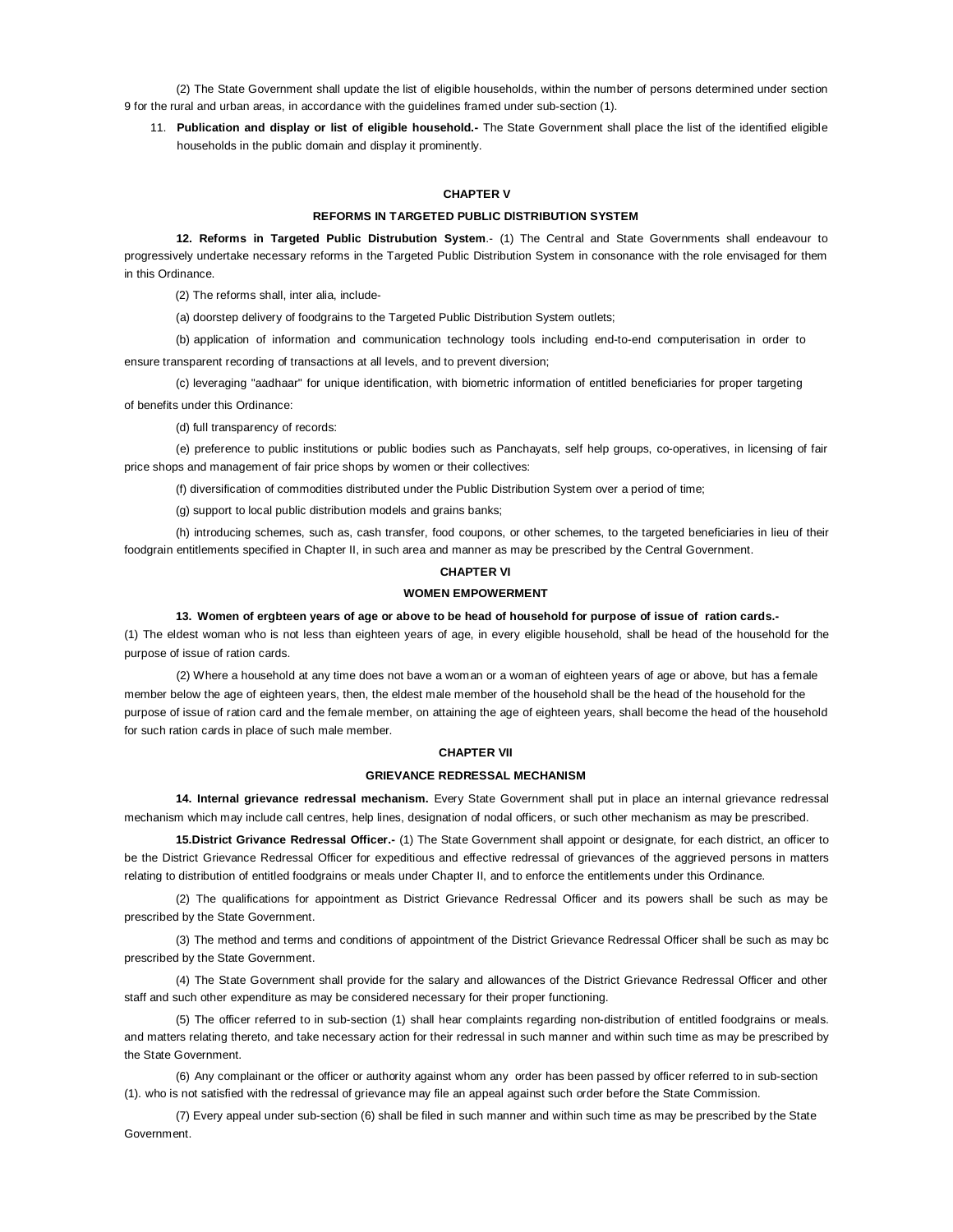**16. State Food Commission.-(**1) Every State Government may, by notification, constitute a State food Commission for the purpose of monitoring and review of implementation of this Ordinance.

(2) The State Commission shall consist of --

- (a) a Chairperson;
- (b) five other Members; and

(c) a Member-Secretary, who shall be an officer of the State Government not below the rank of Joint Secretary to that Government:

Provided that there shall be at least two women, whether Chairperson, Member or Member-Secretary:

Provided further that there shall be one person belonging to the Scheduled Castes and one person belonging to the Scheduled Tribes, whether Chairperson, Member or Member-Secretary.

(3) The Chairperson and other Members shall be appointed from amongst persons-

- (a) who are or have been member of the All India Services or any other civil services of the Union or State or holding a civil post under the Union or State having knowledge and experience in matters relating to food security, policy making and administration in the field of agriculture, civil supplies, nutrition, health or any allied field; or
- (b) of eminence in public life with wide knowledge and experience in agriculture, law, human rights. social service, management, nutrition, health, food policy or public administration; or
- (c) who have a proven record of work relating to the improvement of the food and nutrition rights of the poor.

(4) The Chairperson and every other Member shall hold office for a term not exceeding five years from the date on which he enters upon his office and shall be eligible for reappointment:

Provided that no person shall hold office as the Chairperson or other Member after he has attained the age of sixty-five years.

(5) The method of appointment and other terms and conditions subject to which the Chairperson, other Members and Member-Secretary of the State Commission may be appointed. and time, place and procedure of meetings of the State Commission (including the quorum at such meetings) and its powers. shall be such as may be prescribed by the State Government.

(6) The State Commission shall undertake the following functions. Namely.-

(a) monitor and evaluate the implementation of this Ordinance, in relation to the State;

(b) either suo motu or on receipt of complaint inquire into violations of entitlements provided under Chapter II;

(c) give advice to the State Government on effective implementation of this Ordinance;

(d) give advice to the State Government, their agencies, autonomous bodies as well as non-governmental organisations involved in delivery of relevant services, for the effective implementation of food and nutrition related schemes, to enable individuals to fully access their entitlements specified in this Ordinance;

(e) hear appeals against orders of the District Grievance Redressal Officer;

(f) prepare annual reports which shall be laid before the State Legislature by the State Government.

(7) The State Government shall make available to the State Commission, such administrative and technical staff, as it may consider necessary for proper functioning of the State Commission.

(8) The method of appointment of the staff under sub-section (7), their salaries, allowances and conditions of service shall be such, as may be prescribed by the State Government.

(9) The State Government may remove from office the Chairperson or any Member who-

(a) is, or at any time has been, adjudged as an insolvent; or

(b) has become physically or mentally incapable of acting as a member; or

(c) has been convicted of an offence which, in the opinion of the State Government, involves moral turpitude; or

(d) has acquired such financial or other interest as is likely to affect prejudicially his functions as a member; or

(e) has so abused his position as to render his continuation in office detrimental to the public interest.

(10) No such Chairperson or Member shall be removed under clause (d) or clause (e) of sub-section (9) unless he has been given a reasonable opportunity of being heard in the matter.

**17. Salary and allowances of Chairperson. Member, Member- Secretary and other staff of State Commission.-** The State Government shall provide for salary and allowances of Chairperson. other Members, Member-Secretary, support staff, and other administrative expenses required for proper functioning of the State Commission.

**18. Designation of any commission of body to functiona s State Commission**.- The State Government may, if considers it necessary. by notification, designate any statutory commission or a body to exercise the powers and perform the functions of the State Commission referred to in section 16.

**19. Joint State Food Commission.-** Notwithstanding. anything contained in sub-section (1) of sectionn16, two or more States may have a joint State Food Commission for the purposes of this Ordinance with the approval of the Central Government.

**20. Powers relating to inquiries.-** (1) The State Commission shall, while inquiring into any matter referred to in clauses (b)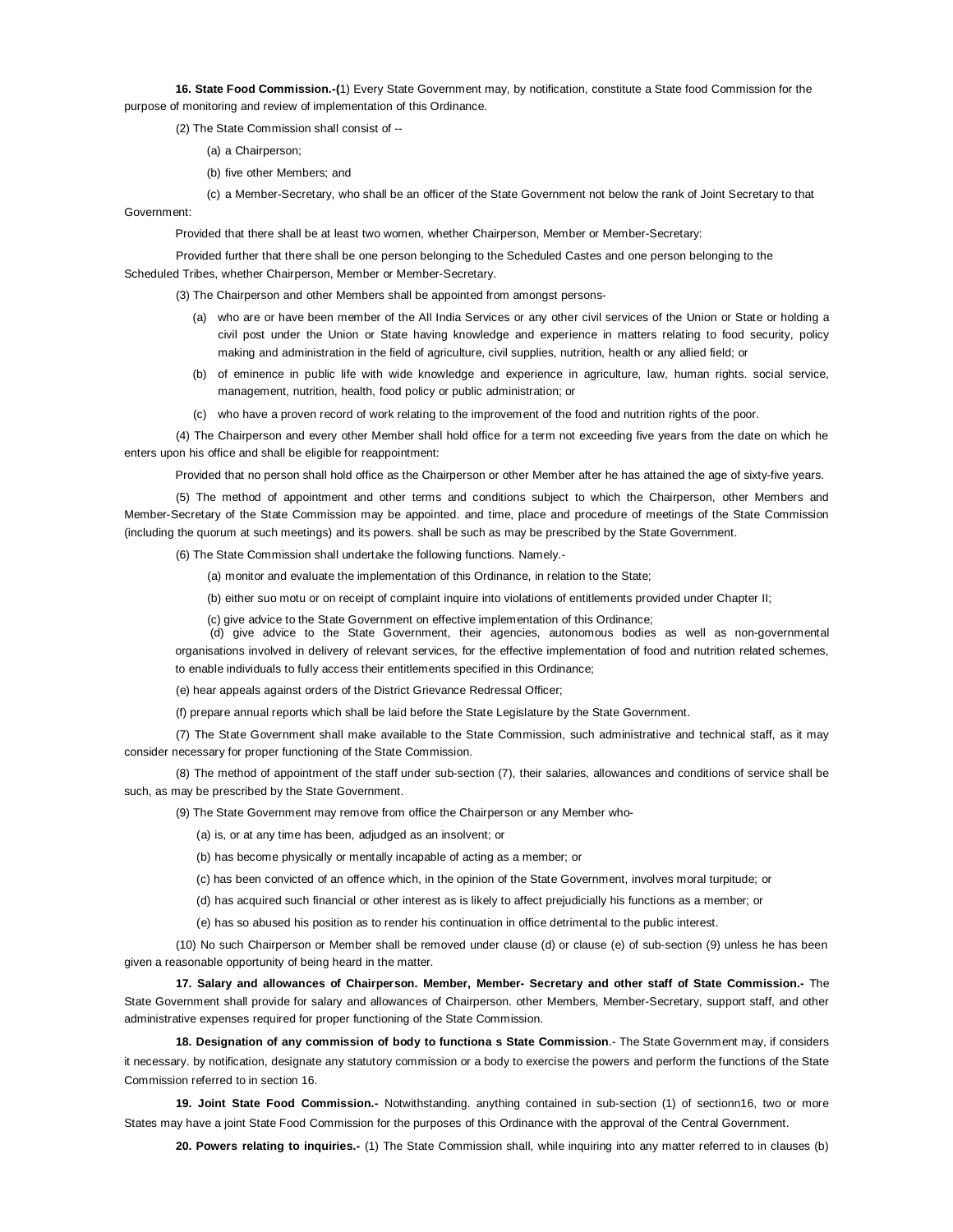and (e) of sub-section (6) of section 16, have all the powers of a civil court while trying a suit under the Code of Civil Procedure, 1908, (5 of 1908) and, in particular, in respect of the following matters, namely:-

- (a) summoning and enforcing the attendance of any person and examining him on oath;
- (b) discovery and production of any document;
- (c) receiving evidence on affidavits;
- (d) requisitioning any public record or copy thereof from any court or office; and
- (e) issuing commissions for the examination of witnesses or documents.

(2) The State Commission shall have the power to forward any case to a Magistrate having jurisdiction to try the same and the Magistrate to whom any such case is forwarded shall proceed to hear the complaint against the accused as if the case has been forwarded to him under section 346 of the Code of Criminal Procedure, 1973 (2 of 1974)

**21. Vacancies, etc., not to invalidate proceedings: of State Commission**.- No act or proceeding of the State Commission shall be invalid merely by reason of-

(a) any vacancy in, or any defect In the constitution of the State Commission; or

(b) any defect in the appointment of a person as the Chairperson or a Member of the State Commission; or

(c) any irregularity in the procedure of the State Commission not affecting the merits of the case.

# **CHAPTER VIII**

# **OBLIGATIONS OF CENTRAL GOVERNMENT FOOD SECURITY**

**22. (1) Central Government to allocate required quanury of foodgrams from central pool to State Governments.-**The Central Government shall, for ensuring the regular supply of foodgrains to persons belonging to eligible households, allocate from the central pool the required quantity of foodgrains to the State Governments under the Targeted Public Distribution System. as per the entitlements under section 3 and at prices specified in Schedule I.

(2) The Central Government shall allocate foodgrains in accordance with the number of persons belonging 10 the eligible households identified in each State under section 10.

(3) The Central Government shall provide foodgrains in respect of entitlements under sections 4, 5 and section 6 to the State Governments. at price, specified for the persons belonging to eligible households in Schedule I.

(4) Without prejudice to sub-section (I), the Central Government shall, -

- (a) procure foodgrains for the central pool through its own agencies and the State Governments and their agencies;
- (b) allocate foodgrains to the States:
- (c) provide for transportation of food grains, as per allocation, to the depots designated by the Central Government in each State;
- (d) provide assistance to the State Government in meeting the expenditure incurred by it towards intra-State movement, handling of foodgrains and margins paid to fair price shop dealers. in accordance with such norms and manner as may be prescribed by the Central! Government; and
- (e) create and maintain required modern and scientific storage facilities at various levels.

**23. Provisions for funds by Central Government to State Government in certain case.-** In case of short supply of foodgrains from the central pool to a State. the Central Government shall provide funds to the extent of short supply to the State Government for meeting obligations under Chapter II in such manner as may be prescribed by the Central Government.

#### **CHAPTER IX**

#### **OBLIGATIONS OF STATE GOVERNMENT FOR FOOD SECURITY**

24. **Implementation and monitoring of schemes for ensuring food security.-** (1) The State Government shall be responsible for implementation and monitoring of the schemes of various Ministries and Departments of the Central Government in accordance with guidelines issued by the Central Government for each scheme, and their own schemes. for ensuring food security to the targeted beneficiaries in their State.

- (2) Under the Targeted Public Distribution System, it shall be the duty of the State Government to--
	- (a) take delivery of foodgrains from the designated depots of the Central Government in the State. at the prices specified in Schedule I, organise intra-State allocations for delivery of the allocated foodgrains through their authorised agencies at the door- step of each fair price shop: and
	- (b) ensure actual delivery or supply of the foodgrains to the entitled persons at the prices specified in Schedule I.

(3) For foodgrain requirements in respect of entitlements under section -1, 5 and section 6. it shall be the responsibility of the State Government to take delivery of foodgrains from the designated depots of the Central Government in the State, at the prices specified in Schedule I for persons belonging to eligible households and ensure actual delivery of entitled benefits. as specified in the sections aforesaid.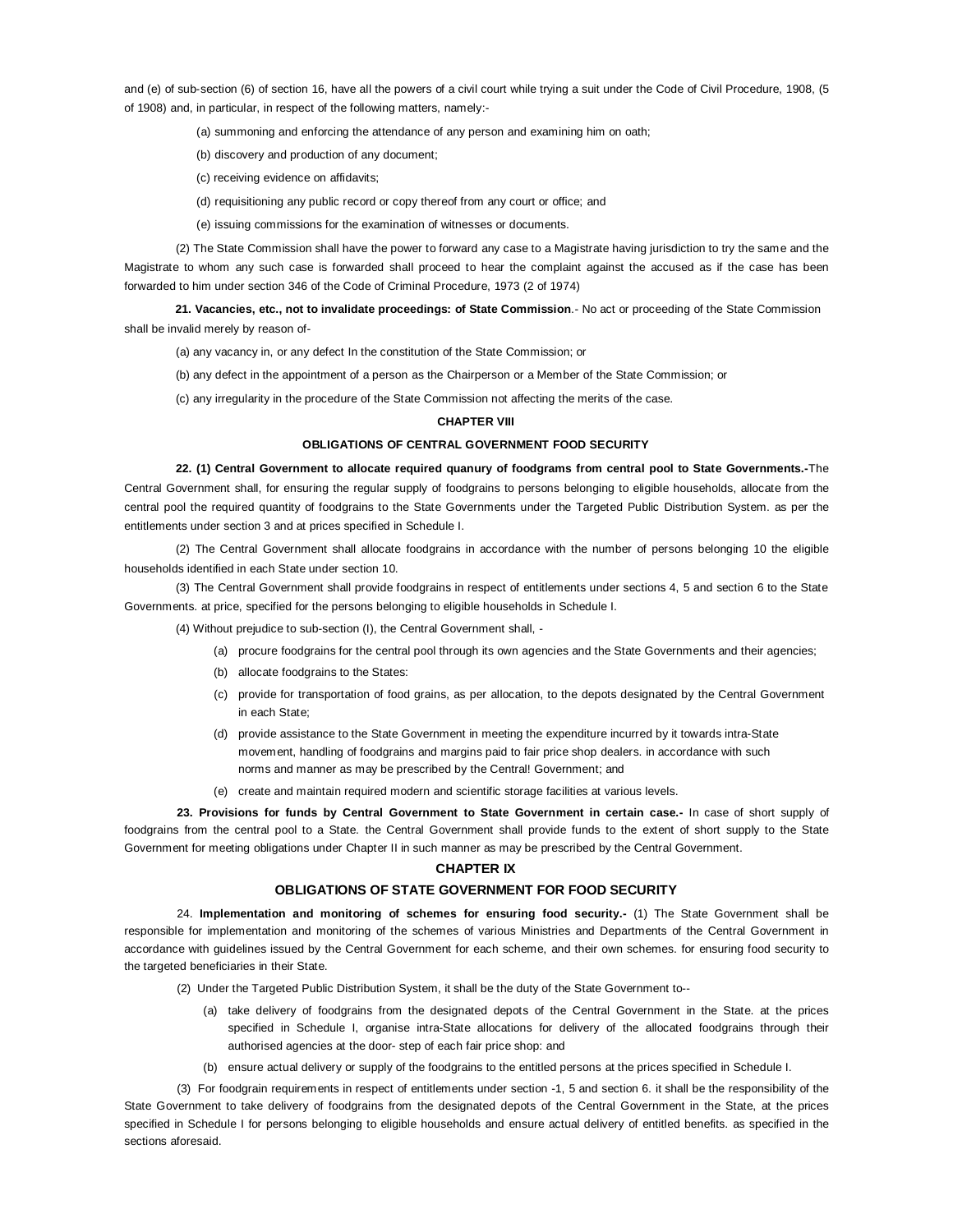(4) In case of non-supply of the entitled quantities of foodgrains or meals to entitled persons under Chapter ll. the State Government shall be responsible for payment of food security allowance specified in section 8.

(5) For efficient operations of the Targeted Public Distribution

System, every State Government shall,-

- (a) create and maintain scientific storage facilities at the State, District and Block levels, being sufficient to accommodate foodgrains required under the Targeted Public Distribution System and other food based wel fare schemes;
- (b) suitably strengthen capacities of their Food and Civil Supplies Corporations and other designated agencies;
- (c) establish institutionalised licensing arrangements for fair price shops in accordance with the relevant provisions of the Public Distribution System (Control) Order, 2001 made under the Essential Commodities Act, 1955, (10 of 1955) as amended from time to time.

# **CHAPTER X**

# **OBLIGATIONS OF LOCAL AUTHORITIES**

**25. lmplementation of Targeted Public Distrubution System by local authority In their areas.-** (1) The local authorities shall be responsible for the proper implementation of this Ordinance in their respective areas.

(2) Without prejudice to sub-section (1). the State Government may assign, by notification, additional responsibilities for implementation of the Targeted Public Distribution System to the local authority.

**26. Obligations of local authonry .-** In implementing different schemes of the Ministries and Departments of the Central Government and the State Governments. prepared to implement provisions of this Ordinance, the local authority shall be responsible for discharging such duties and responsibilities as may be assigned to them. by notification, by the respective State Governments.

### **CHAPTER XI**

# **TRANSPARENCY AND ACCOUNTABILITY**

**27. Disclosure of records or Targeted Public Distribution System.-** All Targeted Public Distribution System related records shall be placed in the public domain and kept open for inspection to the public, in such manner as may be prescribed by the State Government.

**28. Conduct of social audit.-** (1) Every local authority, or any other authority or body, as may be authorised by the State Government, shall conduct or cause to be conducted, periodic social audits on the functioning of fair price shops. Targeted Public Distribution System and other welfare schemes, and cause to publicise its findings and take necessary action. in such manner as may be prescribed by the State Government.

(2) The Central Government may, if it considers necessary, conduct or cause to be conducted social audit through independent agencies having experience in conduct of such audits.

**29. Siging up of Vigiliance committees.-** (1) For ensuring transparency and proper functioning. of the Targeted Public Distribution System and accountability of the functionaries in such system. every State Government shall set up Vigilance Committees as specified in the Public Distribution System (Control) Order 2001 (19 of 1953) made under the Essential Commodities Act. 1955. 10 of 1955 as amended from time to time. at the State, District, Block and fair price shop levels consisting of such persons. as may be prescribed by the State Government giving due representation to the local authorities, the Scheduled Castes, the Scheduled Tribes, women and destitute persons or persons with disability.

(2) The Vigilance Committees shall perform the following functions, namely:-

(a) regularly supervise the implementation of all schemes' under this Ordinance;

(b) inform the District Grievance Redressal Officer, in writing, of any violation of the provisions of this Ordinance; and

(c) inform the District Grievance Redressal Officer, in writing, of any malpractice or misappropriation of funds found by it.

#### **CHAPTER XII**

#### **PROVISIONS FOR ADVANClNG FOOD SECURlTY**

**30. Food security Cor people Irving in remote,fully and tribal areas.-** The Central Government and the State Governments shall. while implementing the provisions of this Ordinance and the schemes for meeting specified entitlements, give special focus to the needs of the vulnerable groups especially in remote areas and other areas which are difficult to access, hilly and tribal areas for ensuring their food security.

**31. Steps to further advance food and nutritional security.-** The Central Government, the State Governments and local authorities shall, for the purpose of advancing food and nutritional security, strive to progressively realise the objectives specified in Schedule III.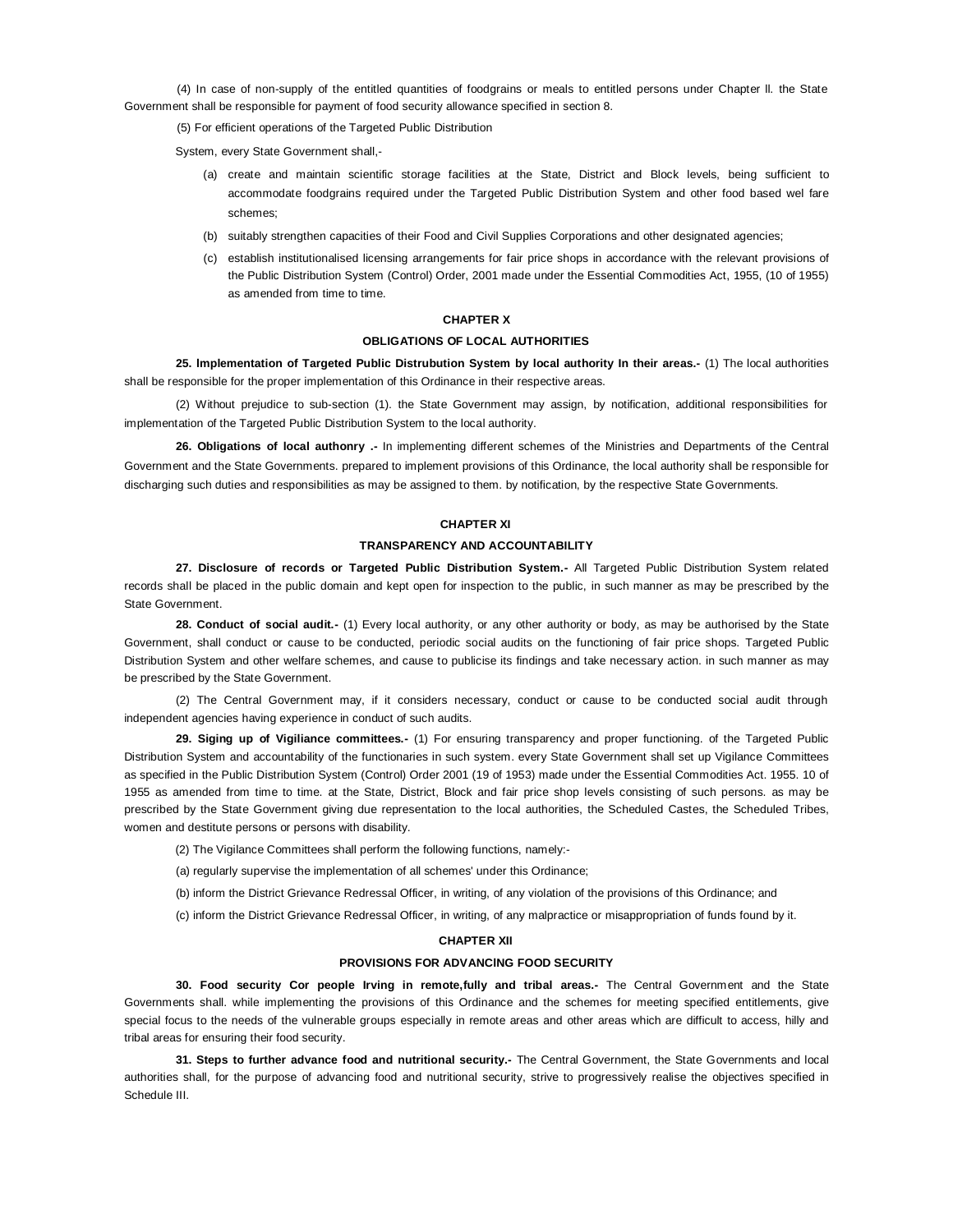#### **CHAPTER XIII**

### **MISCELLANEOUS**

**32. Other welfare schmes.-** (1) The provisions of this Ordinance shall not preclude the Central Government or the State Government from continuing or formulating other food based welfare schemes.

(2) Notwithstanding anything contained in this Ordinance, the State Government may, continue with or formulate food or nutrition based plans or schemes providing for benefits higher than the benefits provided under this Ordinance, from its own resources.

**33. Penalties.-** Any public servant or authority found guilty, by the State Commission at the time of deciding any complaint or appeal, of failing to provide the relief recommended by the District Grievance Redressal Officer without reasonable cause or wilfully ignoring such recommendation, shall be liable to penalty not exceeding five thousand rupees:

Provided that the public servant or the public authority, as the case may be, shall be given a reasonable opportunity of being heard before any penalty is imposed.

**34. Power to adjudicate** (1) For the purpose of adjudging penalty under section 33. the Power to adjudicate State Commission shall authorise any of its member to be an adjudicating officer for holding an inquiry in the prescribed manner after giving any person concerned a reasonable opportunity of being heard for the purpose or imposing any penalty.

(2) While holding an inquiry the adjudicating officer shall have power to summon and enforce the attendance of any person acquainted with the facts and circumstances of the case to give evidence or to produce any document which in the opinion of the adjudicating officer, may be useful for or relevant to the subject matter of the inquiry and if, on such inquiry, he is satisfied that the person has failed to provide the relief recommended by the District Grievance Redressal Officer, without reasonable cause, or wilfully ignored such recommendation. he may impose such penalty as he thinks fit in accordance with the provisions of section 33.

**35. Power to delegate by Central Government and State. Government.** (1) The Central Government may, by notification, direct that the powers exercisable by it (except the power to make rules), in such circumstances and subject to such conditions and limitations, be exercisable also by the State Government or an officer subordinate to the Central Government or the State Government as it may specify in the notification.

(2) The State Govemment may, by notification, direct that the powers exercisable by it (except the power to make rules), in such circumstances and subject to such conditions and limitations, be exercisable also by an officer subordinate to it as it may specify in the notification,

**36. Ordiances to have overriding effect.-** The provisions of this Ordinance or the schemes made thereunder shall have effect notwithstanding anything inconsistent therewith contained in any other law for the time being in force or in any instrument having effect by virtue of such law.

**37. Power to amend Schedules.-** (1) If the Central Government is satisfied that it is necessary or expedient so to do, it may, by notification, amend Schedule I or Schedule II or Schedule III and thereupon Schedule I or Schedule II or Schedule III, as the case may be, shall be deemed to have been amended accordingly.

(2) A copy of every notification issued under sub-section (1), shall

be laid before each House of Parliament as soon as may be after it is issued.

**38. Power of Central Government to give directions.-** The Central Government may, from time to time, give such directions, as it may consider necessary, to the State Governments for the effective implementation of the provisions of this Ordinance and the State Governments shall comply with such directions.

**39. Power of Central Government to make rules.-** (1) The Central Government may. by notification, and subject to the condition of previous publication, make rules to carry out the provisions of this Ordinance.

(2) In particular, and without prejudice to the generality of the foregoing power, such rules may provide for all or any of the following matters, namely:-

- (a) scheme including cost sharing for providing maternity benefit to pregnant women and lactating mothers under clause (b) of section 4:
- (b) schemes covering entitlements under sections 4, 5 and section 6 including cost sharing under section 7;
- (c) amount. time and manner of payment of food security allowance to entitled individuals under section 8;
- (d) introducing schemes of cash transfer. food coupons or other schemes to the targeted beneficiaries in lieu of their foodgrains entitlements in such areas and manner under clause (h) of sub-section (2) of section 12;
- (e) the norms and manner of providing assistance to the State Governments in meeting expenditure under clause (d) of sub-section (4) of section 22;
- (f) manner in which funds shall be provided by the Central Government to the State Governments in case of short supply of foodgrains, under section 23;
- (g) any other matter which is to be, or may be, prescribed or in respect of which provision is to be made by the Central Government by rules.

(3) Every rule made by the Central Govemment under this Ordinance shall be laid, as soon as may be after it is made, before each House of Parliament, while it is in session, for a total period of thirty days which may be comprised in one session or in two or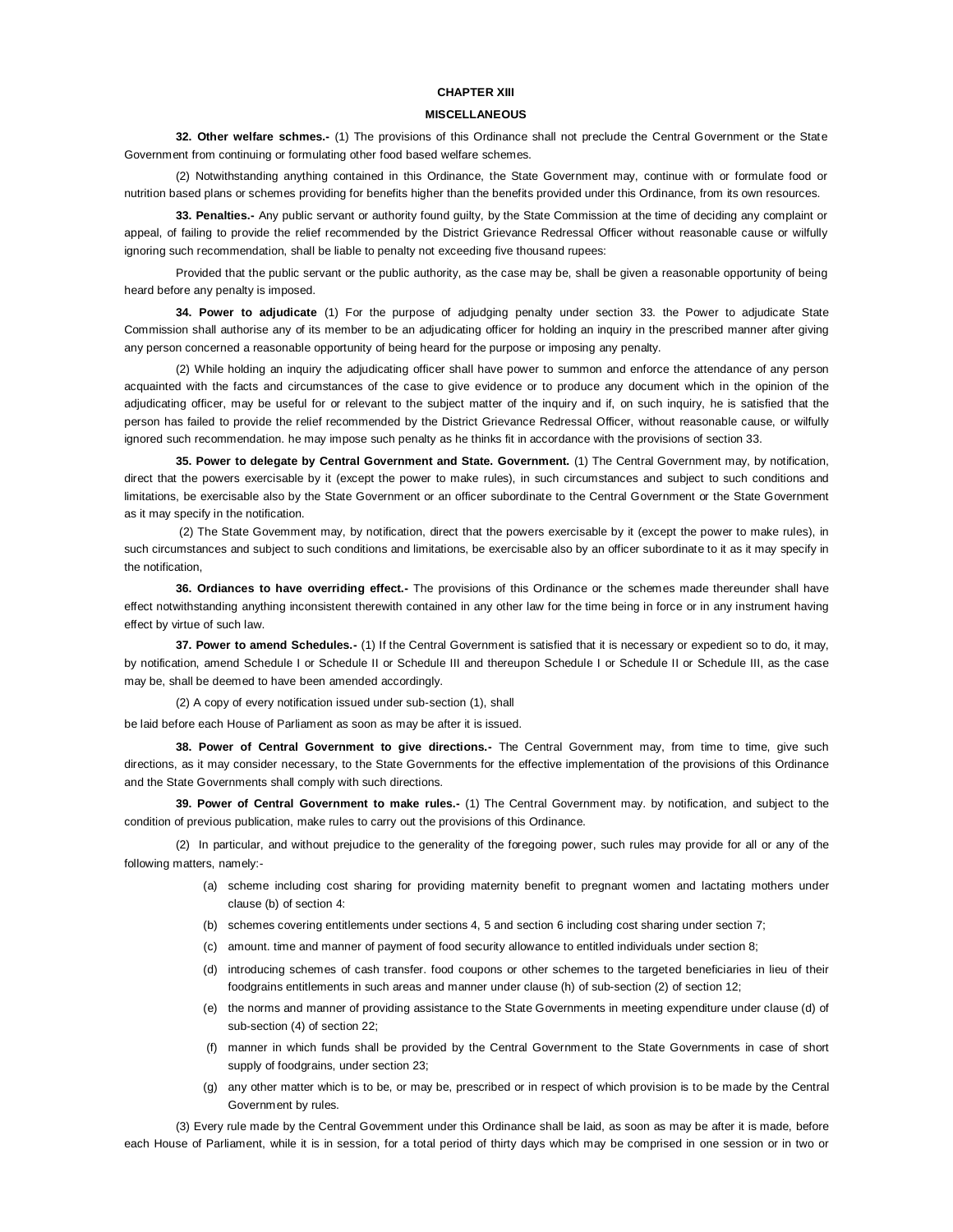more successive sessions, and if, before the expiry of the session immediately foJlowing the session or the successive sessions aforesaid, both Houses agree in making any modification in the rule or both Houses agree that the rule should not be made, the rule shall thereafter have effect only in such modified form or be of no effect, as the case may be; so, however, that any such modification or annulment shall be without prejudice to the validity of anything previously done under that rule.

**40. Power of State Government to make rules.-** (1) The State Government may, by notification, and subject to the condition of previous publication, and consistent with this Ordinance and the rules made by the Central Government, make rules to carry out the provisions of this Ordinance.

(2) In particular and without prejudice to the generality of the foregoing power, such rules may provide for all or any of the following matters, namely:-

- (a) guidelines for identification of priority households under sub-section (1) of section 10;
- (b) internal grievance redressal mechanism under section 14:
- (c) qualifications for appointment as District Grievance Redressal Officer and its powers under sub-section (2) of section  $15<sup>5</sup>$
- (d) method and terms and conditions of appointment of the District Grievance Rcdressal Officer under sub-section (3) of section 15;
- (e) manner and time limit for hearing complaints by the District Grievance Redressal Officer and the filing of appeals under sub-sections (5) and (7) of section 15:
- (f) method of appointment and the terms and conditions of appointment of Chairperson, other Members and Mcmber-Secretary of the State Commission, procedure for meetings of the Commission and its powers. under sub-section (5) of section 16;
- (g) method of appointment of staff of the Slate Commission their salaries, allowances and conditions of service un(:~ subsection (8) of section 16;
- (h) manner in which the Targeted Public Distribution System related records shall be placed in the public domain and kept open for inspection to public under section 27;
- (i) manner in which the social audit on the functioning of fair price shops. Targeted Public Distribution System and other welfare schemes shall be conducted under section 28;
- (j) composition of Vigilance Committees under sub-section (1) of section 29;
- (k) schemes or programmes of the Central Government or the State Governments for utilisation of institutional mechanism under section 43;
- (l) any other maner which is to be, or may be, prescribed or in respect of which provision is to be made by the State Government by rules.

(3) Every rule, notification and guidelines made or issued by the State Government under this Ordinance shall, as soon as may be after it is made or issued, be laid before each House of the State Legislature where there are two Houses, and where there is one House of the State Legislature, before that House.

**41. Transtory provisions for schemes, guidelines, etc.-**The schemes, guidelines, orders and food standard grievance redressal mechanism, vigilance committees, existing on the date of commencement of this Ordinance, shall continue to be in force and operate till such schemes, guidelines, orders and food standard, grievance redressal mechanism, vigilance committees are specified or notified under this Ordinance or the rules made thereunder:

Provided that anything done or any action taken under the said schemes, guidelines, orders and food standard, grievance redressal mechanism, or by vigilance committees shall be deemed to have been done or taken under the corresponding provisions of this Ordinance and shall continue to be in force accordingly unless and until superseded by anything done or by any action taken under this Ordinance.

**42. Power to remove difficulties.-** (1) If any difficulty arises in giving effect to the provisions of this Ordinance. the Central Government may, by order, published in the Official Gazette, make such provisions. not inconsistent with (he provisions of this Ordinance, as appear to it to be necessary or expedient for removing ihe difficulty:

Provided that no order shall be made under this section after the expiry of two years from the dale of commencement of this Ordinance.

(2) Every order made under this section shall be laid as soon as may be after it is made before each House of Parliament.

**43. Utilisation of institutional mechanism for either purposes.-** The services of authorities to be appointed or constituted under sections 15 and 16 may be utilised in the implementation of other schemes or programmes of the Central Government or the State Governments. as may be prescribed by the State Government.

**44. Force Majeure.-** The Central Government, or as the case may be, the State Government, shall be liable for a claim by any person entitled under this Ordinance, except in the case of war, flood, drought, fire, cyclone or earthquake affecting the regular supply of foodgrains or meals to such person under this Ordinance: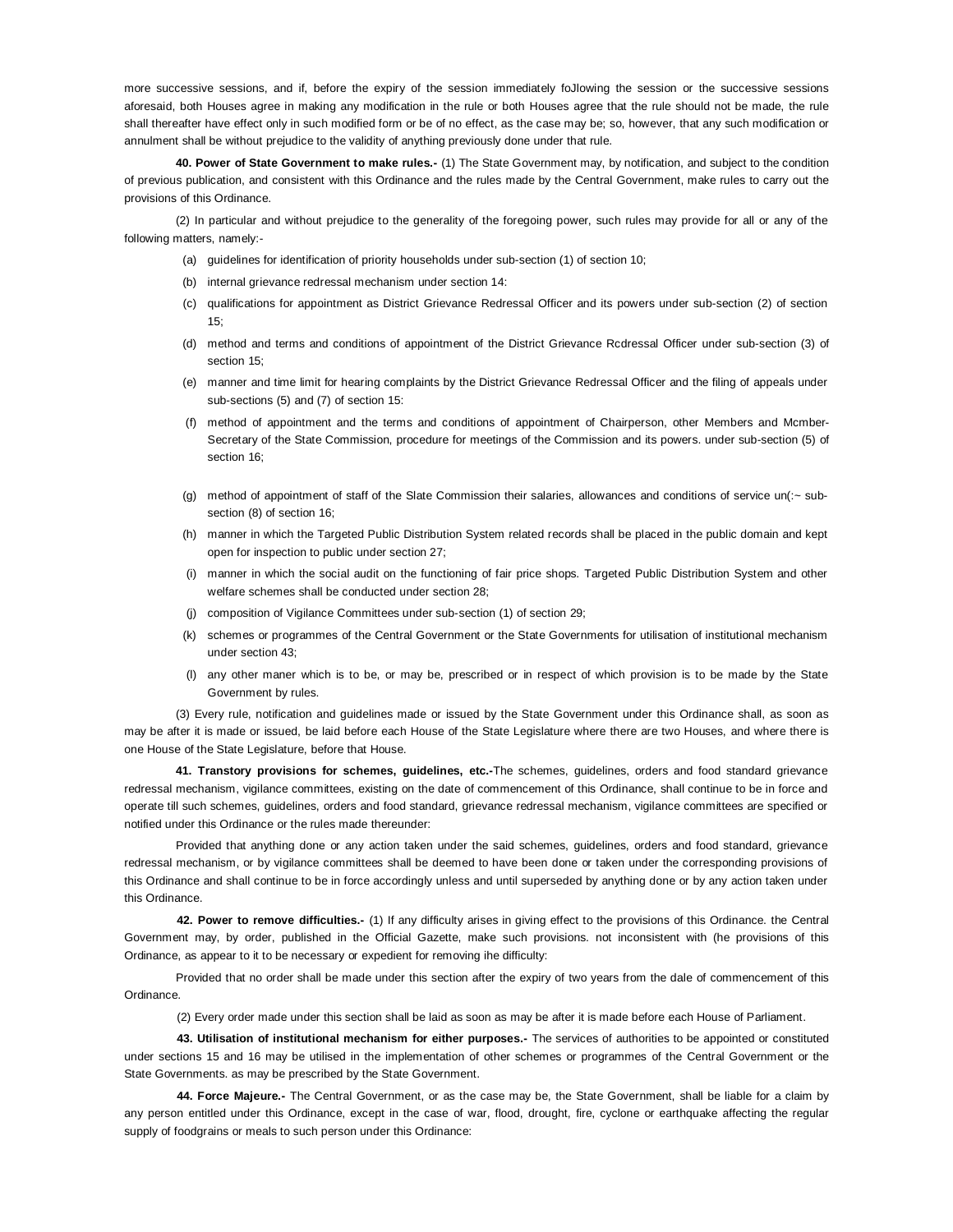Provided that the Central Government may, in consultation with the Planning Commission, declare whether or not any such situation affecting the regular supply of foodgrains or meals to such person has arisen or exist.

# **SCHEDULE I**

# **[See sections 3( I). 22( I), (3) and(24(2), (3))**

#### **SUBSIDISED PRICES UNDER TARGETED PUBLIC DISTRIBUTION SYSTEM**

Eligible households shall be entitled 10 foodgrains under section 3 at the subsidised price not exceeding rupees 3 per kg for rice, rupees 2 per kg for wheat and rupee 1 per kg for coarse grains for a period of three years from the date of commencement of this Ordinance; and thereafter, at such price, as may be fixed by the Central Government, from time to time, not exceeding.-

(i) the minimum support price for wheat and coarse grains; and

(ii) the derived minimum support price for rice,

as the case may be.

### **SCHEDULE II**

### **[See sections 4(a), 5(1) and 6]**

# **NUTRITIONAL STANDARDS**

Nutritional standards: The nutritional standards for children in the age group of 6 months to 3 years, age group of 3 to 6 years and pregnant and lactating women required to be met by providing 'Take Home Rations' I or nutritious hot cooked meal or ready to eat meal in accordance with the Integrated Child Development Services Scheme and nutritional standards for children in lower and upper primary classes under the Mid Day Meal Scheme are as follows:

| Serial<br>number | Category                                                         | Type of<br>meal 2                    | <b>Calories</b><br>(Keal) | Protein<br>(g) |
|------------------|------------------------------------------------------------------|--------------------------------------|---------------------------|----------------|
|                  | $\overline{2}$                                                   | 3                                    | 4                         | 5              |
| 1.               | Children (6 months to 3 years)                                   | Take Home Ration                     | 500                       | $12 - 15$      |
| 2.               | Children (3 to 6 years)                                          | Morning Snack and Hot<br>Cooked Meal | 500                       | $12 - 15$      |
| 3.               | Children (6 months to 6<br>years) who<br>are Ration malnourished | Take Home Ration                     | 800                       | $20 - 25$      |
| 4.               | Lower primary classes                                            | <b>Hot Cooked Meal</b>               | 450                       | 12             |
| 5.               | Upper primary classes                                            | <b>Hot Cooked Meal</b>               | 700                       | 20             |
| 6.               | Pregnant women and<br>Lactating<br>mothers                       | Take Home Ration                     | 600                       | $18 - 20$      |

**Note: 1**.- Energy Dense Food fortified with micronutrients as per 50 per cent. of Recommended Dietary Allowance.

**Note: 2.-** The provisions of the Food Safety and Standards Act 2006 (34 of 2006) and any other law for the lime being in force shall apply to Meals referred to in this Schedule.

**NB:** Nutritional standards are notified to provide balanced diet and nutritious foods III terms of the calorie counts, protein value and micronutrients specified.

## **SCHEDULE III**

#### **(See section 31)**

# **PROVISIONS FOR ADVANClNG FOOD SECURITY**

(1) Kevitalisation of Agriculture-

- (a) agrarian reforms through measures for securing interests of small and marginal farmers;
- (b) increase in investments in agriculture, including research and development, extension services, micro and minor irrigation and power to increase productivity and production;
- (c) ensuring livelihood security to farmers by way of remunerative prices, access to inputs, credit, irrigation, power, crop insurance, etc.;
- (d) prohibiting unwarranted diversion of land and water from food production.
- (2) Procurement, Storage and Movement related interventions-
	- (a) incentivising decentralised procurement including procurement of coarse grains;